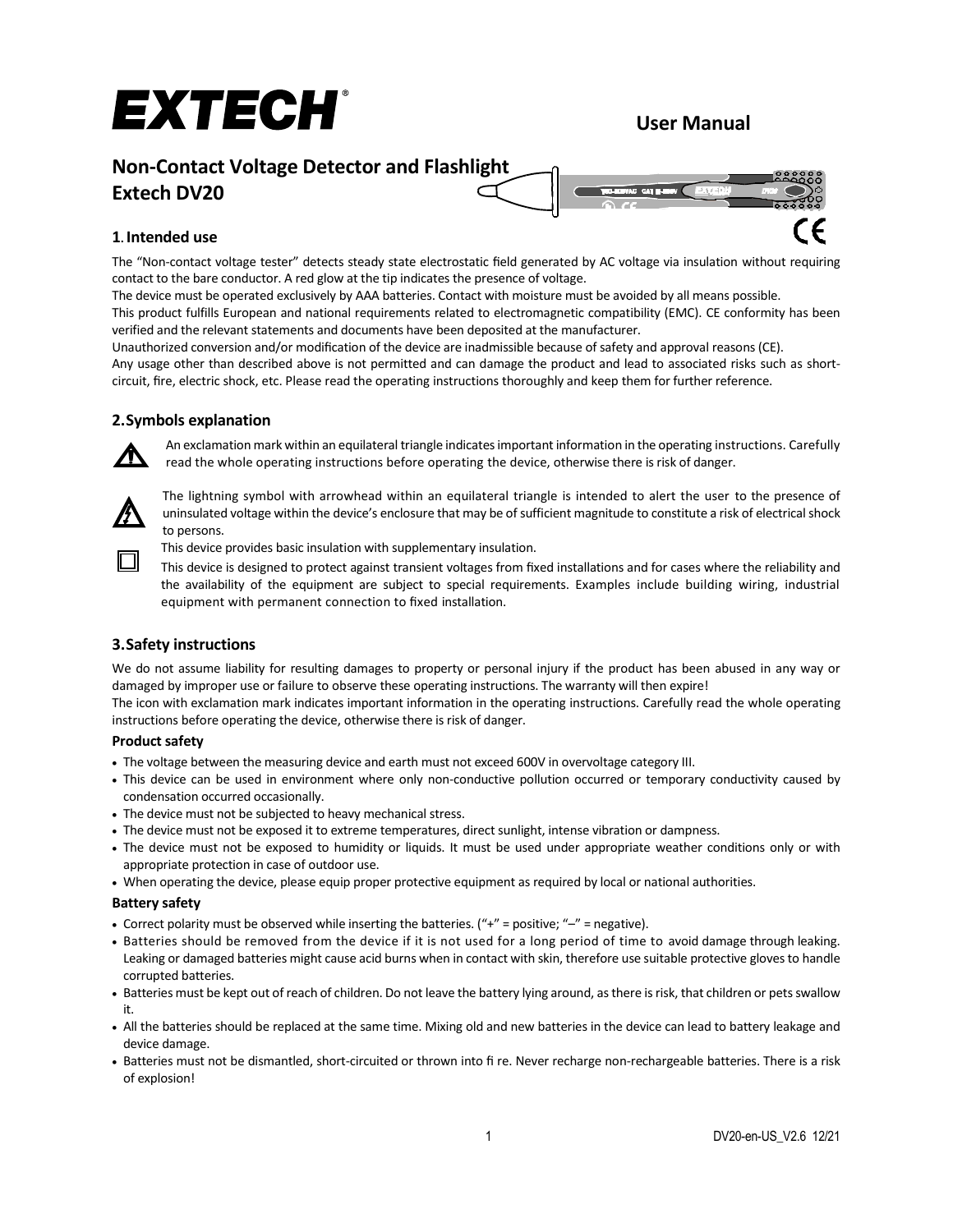#### **Miscellaneous**

- The product is not a toy and should be kept out of reach of children and pets!
- On commercial premises, the accident prevention regulations of the Association of Industrial Professional Associations with respect to electrical systems and operating equipment must be observed.
- In schools, training centers, Hobby and DIY workshops, the handling of measuring appliances must be responsibly supervised by trained personnel.
- Servicing, adjustment, or repair works must only be carried out by a specialist/ specialist workshop.

# **4.Operating Elements**

- a. Battery compartment cap
- b. LED light switch
- c. Detector clip
- d. Detector grip area
- e. Detector tip
- f. LED light



#### **5.Operation**

Before each use, test the device on known working circuit that is within the rating of this device. Place the tip of the device near an AC voltage. Upon detection, the tip will glow. If there is no indication, voltage could still be present. Operation may be affected by differences in socket design and insulation thickness and type. The device cannot detect voltage inside armored cable or cable in conduit, behind panels or in metallic enclosures.

In additional, an LED flashlight can be turned on by pressing the LED light switch (b).

### **6.Battery replacement**

If the indicator becomes dim, replace the battery as soon as practical.

- 1. Left the clip (c) up carefully and push the battery compartment cap (a) out.
- 2. Replace the used battery with two new AAA batteries.
- 3. Replace the cap (a) until engage audibly.
- 4. Device turns on once the batteries are inserted.



**Disposal:** Follow the valid legal stipulations in respect of the disposal of the device at the end of its lifecycle

#### **7.Maintenance**

Switch off the appliance before cleaning the appliance with dry, anti-static cloth only. Do not use abrasive or solvents!

#### **8.Technical data**

| <b>Voltage sensing range</b> | $100 - 600V^{\sim}$ , 50/60Hz         |
|------------------------------|---------------------------------------|
| Overvoltage category         | 600V, CAT III                         |
| <b>Pollution degree</b>      |                                       |
| <b>Operating temperature</b> | 32°F to 122°F                         |
| <b>Battery type</b>          | 2 x AAA (NEDA 24A, R03 or micro cell) |